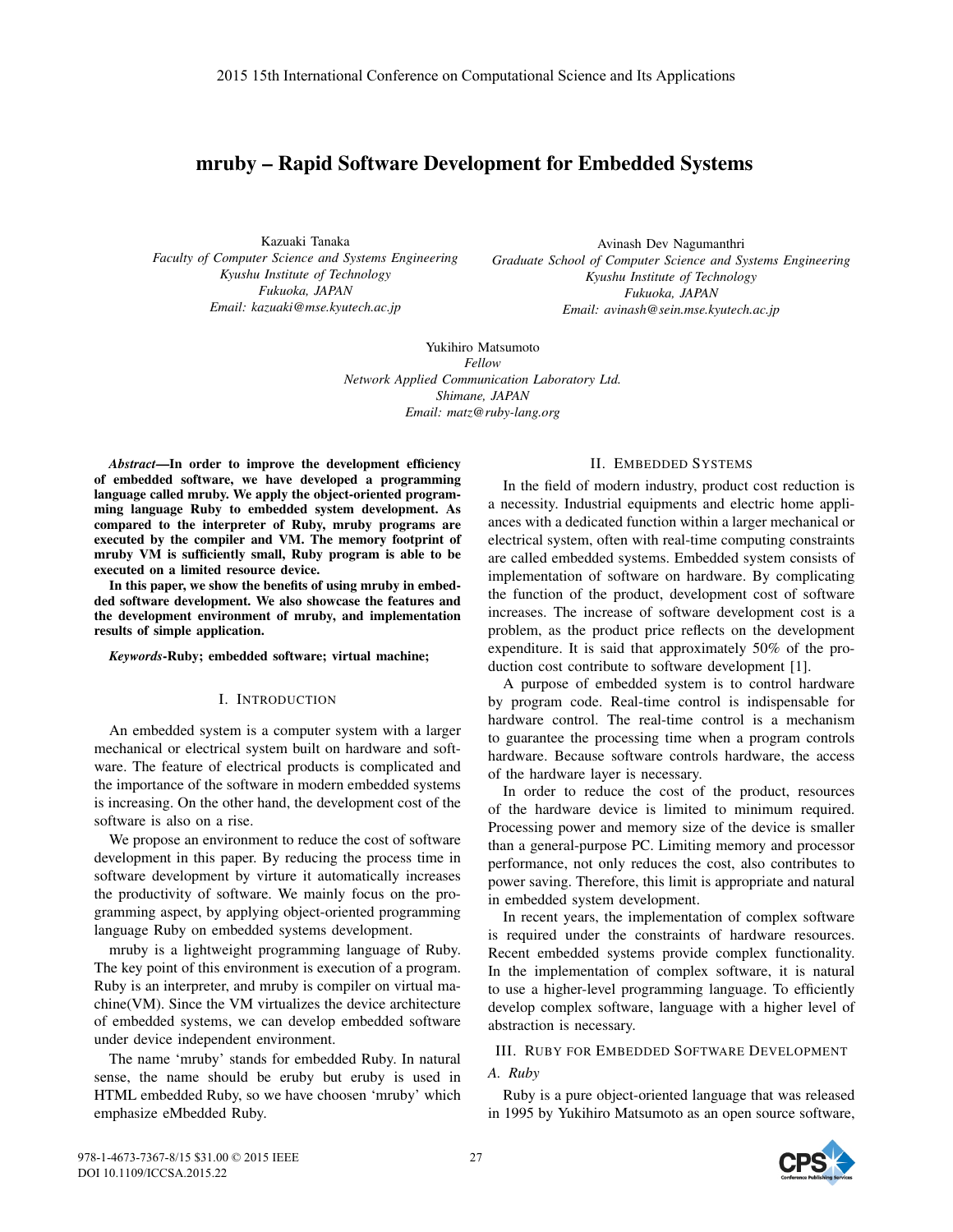it is widely known by its development efficiency[2]. Ruby code is simple and flexible description with high readability. This advantage causes software maintenability to be increased drastically. In particular, Ruby on Rails, which is a web application framework published in 2004, Ruby has often come to be used in web application development. Ruby on Rails is taking the advantage of Ruby's flexibility and provides efficiency for application development.

Ruby has become an international standard in 2012 as ISO 30170. In addition, it has been standardized as JIS X 3017 (Japanese Industrial Standards).

#### *B. mruby*

The programming language mruby is a lightweight Ruby. mruby has the features of Ruby, and is a development tool that has been optimized for embedded systems. mruby is also compliant with ISO 30170. Because the syntax and grammar of the programming language are exactly same as Ruby, mruby has high efficiency and flexibility in software development. On the other hand, Ruby is an interpreter, which requires more resources for executing a program, however the resources available on the device are limited in the case of embedded systems.

Ruby program is executed by the interpreter. Execution of the program by the interpreter contains the following five processes; lexical analysis, syntax analysis, semantic analysis, optimization and execution. The first four of the five processes, does not depend on the execution environment. Execution process depends on the CPU architecture and memory architecture.

The process in Ruby interpreter is separated into a compiler part and a VM part in mruby. mruby compiler is a process that does not depend on the architecture of the device, with the support of lexical analysis, syntax analysis, semantic analysis, and optimization. The VM is a process of execution that depend on the device architecture. This is similar to Java compiler and JVM in Java language.

By mruby compiler and mruby VM is separated, the memory required during program execution is reduced. First, the mruby compiler converts Ruby program to mruby " byte code". The byte code is an intermediate code which is independent from the device architecture. Even if the byte code is output as a file format, it is not affected by the byte alignment. This means that developers can freely choose the environment by which the byte code is generated.

mruby VM executes sequentially mruby byte code. The mruby byte code is a kind of register transfer language. Therefore, the byte code is a sequence of instruction set for the operation of registers. For mruby VM details are shown in the later section.

#### *C. mruby application development*

mruby provides an efficient development environment for embedded systems. Developing traditional embedded



Figure 1. Application development by mruby

system, we must prepare a specific development environment corresponding to the target device. If the target device is subject to change or the software needs to be deployed to other devices with change in their development environment, it is necessary to prepare another development environment to support the new target device.

Development on different development environments is costly. Since the program implementation is distinct with the new development environment, the cost is proportional with reference to the new development environment instances. Software developed on different development environments, must be individual validated on each environment.

Procedure of application development in mruby is shown in Figure 1. Environment for application development, it's execution environment is different. This is the same with reference to cross-development environment of embedded software development. However, while the cross development environment is an environment that is dependent on each device architecture, development environment of mruby is independent from individual architecture.

#### IV. VIRTUAL MACHINE IMPLEMENTATION

## *A. VM Architecture*

The mruby VM sequentially executes the byte code. Byte code is a sequence of 32-bit fixed instruction set. Each word has a 7-bit opcode and 25-bit operands (Figure 2). VM is implemented as a register transfer language (RTL). In the current implementation of mruby (ver 1.1.0), about 90 of the instruction sets are defined[3]. Each instruction set is to transfer the registers, which is up to 128 registers, or to control the VM status.

Table I shows a part of the opcode.

The mruby VM has been specializing in the execution of object-oriented language. All registers are managing objects. The type of opcode of Table I is similar to the general CPU architecture of the machine language. However, subroutine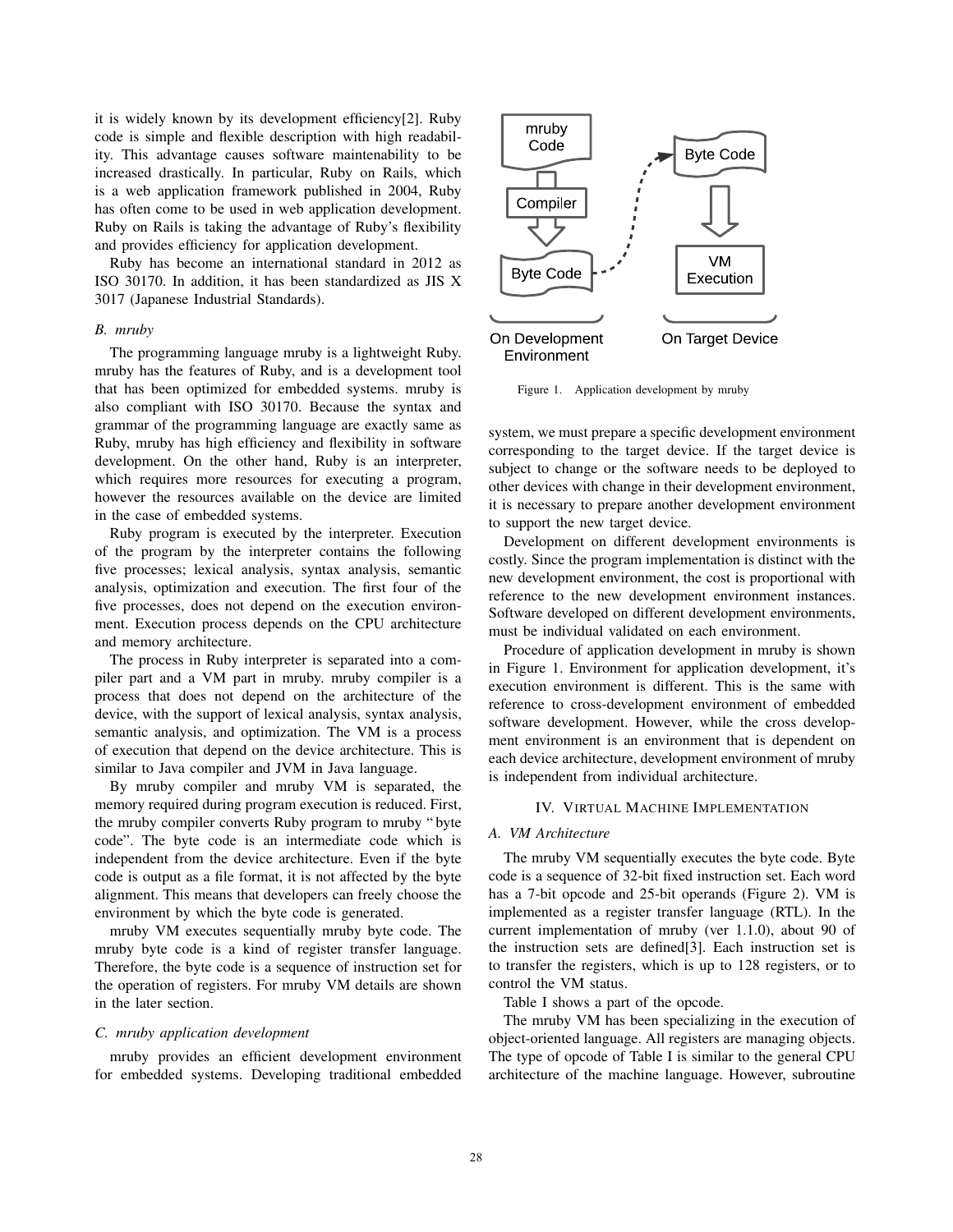|                          | operands |         | opcode         |                      |
|--------------------------|----------|---------|----------------|----------------------|
| OP A                     | 25 bits  |         | 7 bits         |                      |
| OP_RegA_sBx              | 9 bits   | 16 bits |                | 7 bits               |
| OP_RegA_Bx_fC            | 9 bits   | 14 bits | 2 <sup>1</sup> | 7 bits               |
| OP_RegA_RegB_Cx   9 bits |          |         |                | 9 bits 7 bits 7 bits |

Figure 2. mruby instruction word

Table I A PART OF THE OPCODE

| opcode   | description                                        |
|----------|----------------------------------------------------|
| OP NOP   | (wait for a cycle)                                 |
| OP STOP  | (suspend running VM)                               |
| OP MOVE  | $\text{Reg}[A] := \text{Reg}[B]$                   |
| OP LOADI | $\text{Req}[A] := \text{sBx}$                      |
| OP JMP   | $PC := PC + SBX$                                   |
| OP ADD   | $\text{Reg}[A] := \text{Reg}[A] + \text{Reg}[A+1]$ |
| OP SEND  | $Reg[A] := Reg[A].Sym[B]$                          |

call in machine language is implemented as a method call in an object-oriented language. For instance, OP\_SEND, which appears in Table I, hasn't been implemented as a subroutine call, but a message passing in an object.

mruby is also a dynamic typing language, this is to evaluate the objects and methods at runtime. Assume method in an object stored in a variable is called method table, which manages an associative memory of method name and its entry point. Methods in the class to which the variable is referenced, and is selected by the method name as a key.

## *B. Garbage Collection (GC)*

Many scripting languages such as Ruby usually perform memory management with garbage collection, mruby also has the same mechanism. Garbage collector collects the used memory block, and allocates a new object on the collected memory block, which is reusable memory. 'Mark&Sweep' garbage collection method, whose throughput is relatively high, has been used in many languages with Ruby included.

Since the memory block is to determine whether in use, program execution is paused while the garbage collection proceeds to collect memory block. If the system is fast enough in processing and memory access by the CPU in the manner that of a general purpose PC, a normal garbage collection is accepted. However, in real-time embedded software, pausing of program execution causes a problem(Figure 3).

mruby Garbage collection without long pausing is called incremental garbage collection. Incremental garbage collection is to limit the size of memory block that needs to be collected at a time. mruby VM proceed with the execution of byte code and garbage collection in concurrent.

The amount of memory for the execution of mruby program when making use of incremental garbage collection is shown in Figure 4. Amount of memory Mark&Sweep garbage collection and incremental garbage collection is the



Figure 3. Mark&Sweep Garbage Collection

Used memory



Figure 4. Incremental Garbage Collection

same. Using incremental method, since the execution and garbage collection are interleaved, there is no long pause.

Incremental garbage collector adds a color to the memory object. One of three colors is assigned to each object which are as follows:

White The object is not marked.

- Gray The object is marked, but the linked objects are not marked.
- Black The object is marked, and all the linked objects are also marked.

'White' color is assigned to all objects immediately to those which are allocated. Process of incremental garbage collection is similar to the Mark&Sweep method. First, garbage collector marks 'gray' to the root object, and then, recursively marks 'gray' to the objects that are linked to the root object.

In recursive marking process, if the object which is only links to marked are then marked as 'Black' object. 'Black' objects need not to be spread for recursive marking process. After all in recursively marking process, garbage collector finds that 'white' objects are not in use and the garbage collector collects them.

## *C. C Function Call*

C language or assembler is used in coding of the lower layer to operate the device directly. Since mruby byte code is executed by the VM, it must call in the driver written in C through the VM from mruby. However the memory space of the VM is managed by the garbage collector, driver written in C is using the memory management mechanism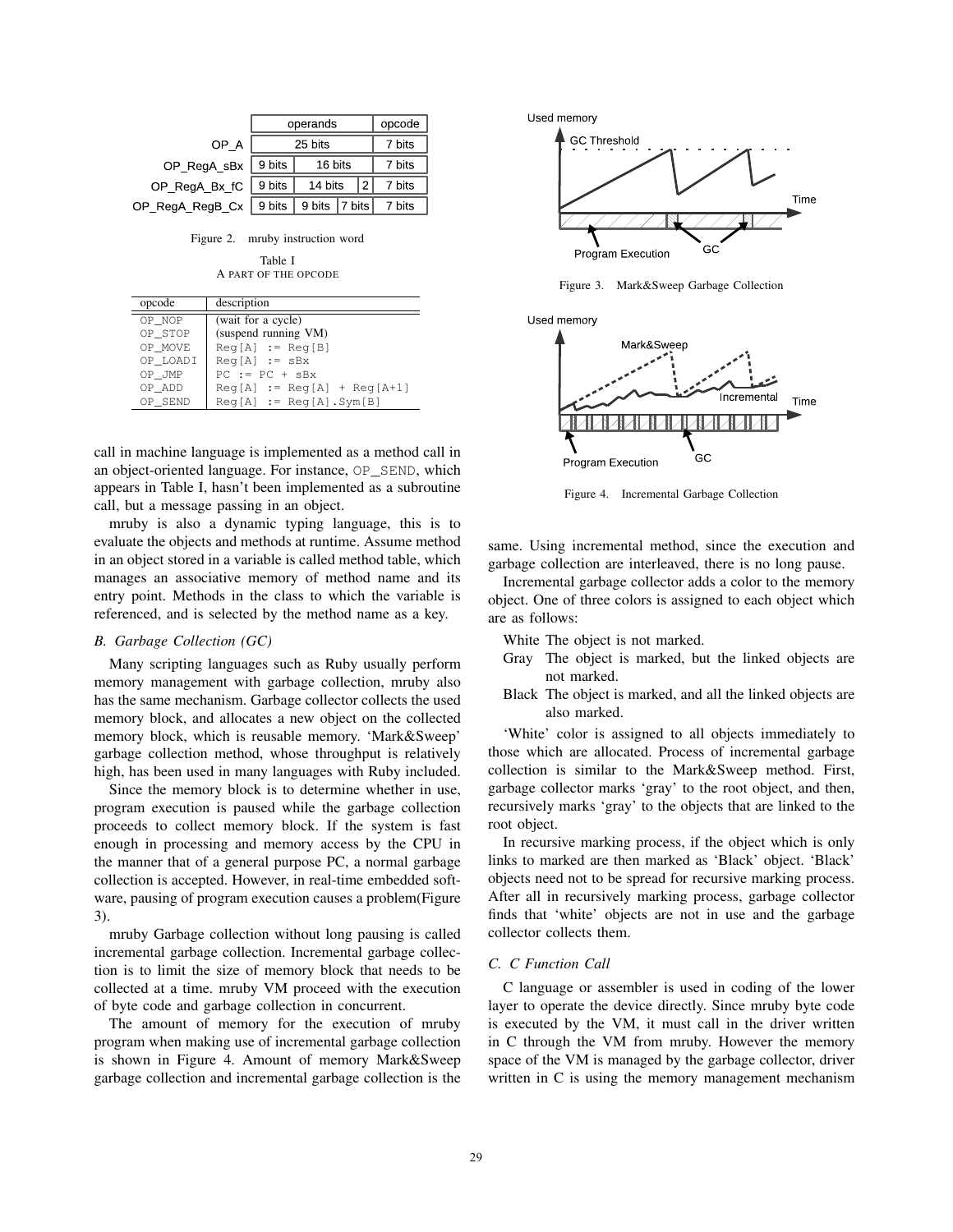Table II MRUBY RELATED PROGRAMS

|                                  | program name                                            | description    |                                                                                                                                                                                                                                                                                                                                                                                                 |                                                                                              |                                                                                                 |  |
|----------------------------------|---------------------------------------------------------|----------------|-------------------------------------------------------------------------------------------------------------------------------------------------------------------------------------------------------------------------------------------------------------------------------------------------------------------------------------------------------------------------------------------------|----------------------------------------------------------------------------------------------|-------------------------------------------------------------------------------------------------|--|
| mrbc                             |                                                         | mruby compiler |                                                                                                                                                                                                                                                                                                                                                                                                 |                                                                                              |                                                                                                 |  |
| mruby                            |                                                         |                | mruby VM                                                                                                                                                                                                                                                                                                                                                                                        |                                                                                              |                                                                                                 |  |
| mrdb                             |                                                         |                | command line debugger                                                                                                                                                                                                                                                                                                                                                                           |                                                                                              |                                                                                                 |  |
| mirb                             |                                                         |                | mruby interactive command interface                                                                                                                                                                                                                                                                                                                                                             |                                                                                              |                                                                                                 |  |
|                                  |                                                         |                |                                                                                                                                                                                                                                                                                                                                                                                                 |                                                                                              |                                                                                                 |  |
| def fib(n)<br>else<br>end<br>end | if nく2 then<br>$fib(n-1)+fib(n-2)$<br>mruby source code |                | 000 OP ENTER<br>OP MOVE<br>001<br>2<br>$\overline{c}$<br>002 OP LOADI<br>$\overline{c}$<br>OP LT<br>003<br>004 OP JMPNOT<br>$\overline{c}$<br>3<br>OP LOADI<br>005<br>3<br>006 OP JMP<br>5<br>OP LOADSELF<br>007<br>5<br><b>008 OP MOVE</b><br>5<br>009<br>OP SUBI<br>5<br>OP SEND<br>010<br>5<br>OP LOADSELF<br>5<br>012 OP MOVE<br>5<br>013<br>OP SUBI<br>5<br>014 OP SEND<br>5<br>015 OP ADD | R3<br>R4<br>R3<br>R3<br>R3<br>R3<br>R4<br>R4<br>R3<br>R4<br>R5<br>R <sub>5</sub><br>R4<br>R3 | 1:0:0:0:0:0:0<br>R1<br>2<br>:<<br>007<br>016<br>R1<br>$\cdot$ –<br>$:$ fib<br>R1<br>:fib<br>: + |  |
|                                  |                                                         |                | 5<br>016 OP RETURN                                                                                                                                                                                                                                                                                                                                                                              | R3                                                                                           | return                                                                                          |  |
|                                  |                                                         |                | mruby bytecode                                                                                                                                                                                                                                                                                                                                                                                  |                                                                                              |                                                                                                 |  |

Figure 5. mruby code and compiled bytecode

of the C library. The memory blocks allocated by the driver, because it is outside the scope of garbage collection, they may sometimes cause memory leaks.

The mruby VM have APIs for allocating the memory block for garbage collection. When allocating the memory blocks are referenced inside mruby on to the driver. These APIs are very useful. In addition, mruby also has APIs to control the behavior of garbage collection. The APIs provides the feature of enable/disable garbage collection, execution, and configure the pausing time in incremental garbage collection.

### V. EXPERIMENTS AND RESULTS

## *A. mruby compiler and VM*

We developed mruby related programs in Table II. All programs are released as open source softwares[4] and mruby and its documents are released under MIT license.

A bytecode is generated by compilation of a ruby program shown in figure 5. Each line of mruby code(Figure 5 left) is properly compiled into mruby bytecode(Figure 5 right). For readability, bytecodes are shown in mnemonic representation, its original generated bytecode length is 221 bytes.

The each column of bytecode shows 'line number of mruby source code', 'line number of mruby bytecode', 'op code' and 'operands'. mruby VM is specialized for ruby program execution. Since Ruby is a pure object oriented language, all operations are method calling. For instance, the line 003 of bytecode in Figure 5 is a comparison between two integers. The '<' method is called with an operand instead of a comparison operator.

This bytecode should be executed on mruby VM. mruby VM is device dependent program, which is cross-compiled

Table III TEST ENVIRONMENTS FOR MRUBY VM

| environment name   | <b>CPU/RAM</b> size    |
|--------------------|------------------------|
| Raspberry Pi       | ARM Cortex-A7 / 512MB  |
| Beagle Bone Black  | ARM Cortex-A8 / 512MB  |
| <b>GR-SAKURA</b>   | Renesas RX63N / 128KB  |
| General Purpose PC | Intel Core 2 Duo / 4GB |

```
1 def fib(n)2 if n < 2 then
3 1
\begin{array}{cc} 4 & \text{else} \\ 5 & \text{fi} \end{array}5 fib (n-1)+ fib (n-2)<br>6 end
       end
7 end
8
9 puts fib (35)
```


for each target device. The cross-compilation of mruby VM is necessary but is easy because the mruby is implemented based on C99 standards. We tested on Raspberry Pi, Beagle Bone Black, GR-SAKURA and General Purpose PC(Table III). In GR-SAKURA test environment, where in the memory size is 1 MB of Flash ROM. The mruby VM program is stored in Flash ROM instead of RAM.

We got same results on all individual mruby VM when the mruby bytecode was executed.

## *B. Application 1: Fibonacci Sequence*

We measured the consumption of memory size and execution time of mruby executi on operation. To compare with Ruby program, we executed them on general purpose PC because Ruby interpreter can only be executed on PCs. The PC has intel Core 2 Duo CPU@1.8GHz with 4GB memory.

Some fibonacci number was calculated by Ruby/mruby program(Figure 6). The execution time and consuming memory size is shown in Table V. The algorithm of fibonacci sequence calculation is recursive function call. By this experiment we can evaluate deep function call and optimization.

About the execution time, we can see the startup time and the speed of execution. Because Ruby program has

Table IV EXECUTION TIME AND CONSUMING MEMORY OF  $n$ -TH FIBONACCI **SEQUENCE** 

|                  |         | Ruby       | muby    |            |  |
|------------------|---------|------------|---------|------------|--|
| $\boldsymbol{n}$ | time[s] | memory[KB] | time[s] | memory[KB] |  |
| 15               | 0.11    | 2,984      | 0.03    | 1,480      |  |
| 20               | 0.12    | 6,864      | 0.05    | 1,480      |  |
| 25               | 0.15    | 6,864      | 0.31    | 1,480      |  |
| 30               | 0.74    | 6,864      | 3.03    | 1,480      |  |
| 35               | 6.97    | 6,892      | 34.11   | 1,480      |  |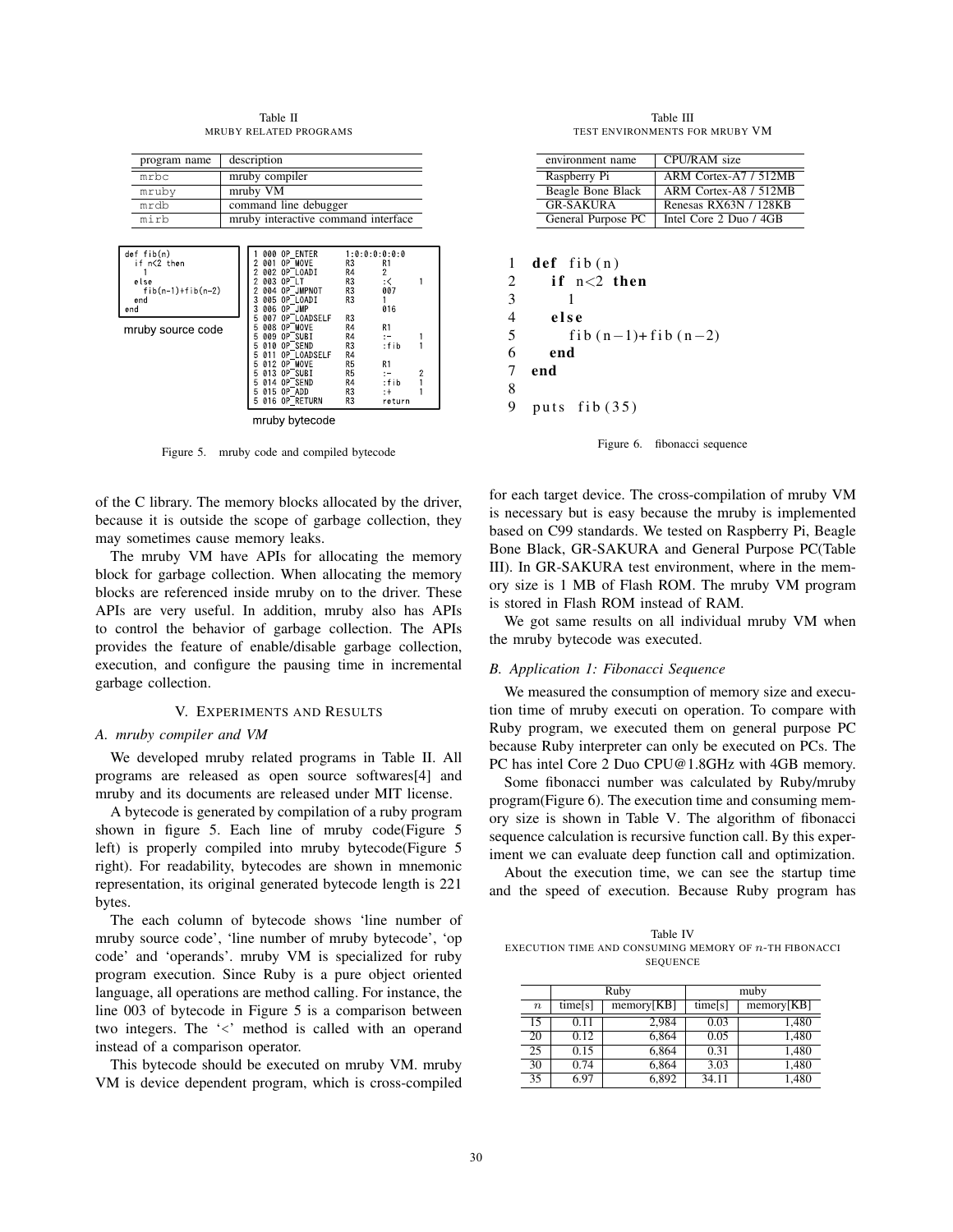```
1 \quad n = 10000002 while n>0 do
3 \text{ a} = \text{Array new}4 a << n
5 n −= 1<br>6 end
   6 end
```

| Figure 7. | GC test |  |
|-----------|---------|--|
|-----------|---------|--|

Table V EXECUTION TIME AND CONSUMING MEMORY OF GC TEST

|            | Ruby    |            | muby    |            |
|------------|---------|------------|---------|------------|
| iterations | time[s] | memory[KB] | time[s] | memory[KB] |
| 100        | 0.11    | 6.992      | 0.03    | 1,480      |
| 1.000      | 0.11    | 7,056      | 0.03    | 1,480      |
| 10,000     | 0.11    | 7,152      | 0.04    | 1,480      |
| 100,000    | 0.14    | 7,872      | 0.13    | 1,480      |
| 1,000,000  | 0.26    | 6,992      | 0.96    | 1,480      |

optimization and execution cache technology during execution operation , the execution performance of Ruby is higher than mruby. mruby bytecode is pre-compiled and the size of bytecode is small. The mruby VM just loads the bytecode and execute the opcodes sequentially. As the result the startup time of mruby execution operation is shorter than Ruby.

About consumption of memory, we can clearly watch the memory footprint. In Table V, the consuming memory contains both mruby VM program code and application program code. The mruby VM is small and its footprint is also small. The consuming memory size is constant even though  $n$  is different. This result shows that the consuming call stack for deep function call is comparatively small.

## *C. Application 2: GC*

We tested the GC in mruby VM by executing a mruby program shown in Figure 7. The execution result of Figure 7 is meaningless but at execution time many array objects are generated and wasted.

The GC collects the waste array object and reuse the released memory block.

At the 3rd line of Figure 7, an array object is created, and inserts an integer object into this array object by the 4th line. Because the created array object is overridden by next iteration, the previous array objects are wasted. Since GC properly collects the garbage objects, we can see the consumption of memory size almost constant at execution time.

The startup time of mruby VM is faster than that of Ruby, which is same as previous result.

## *D. Application 3: Hardware Access*

Figure 8 shows a mruby program which controls hardware. The GPIO access methods are similar to the libraries

- 1 Gpio . pinMode 0, Gpio:: OUTPUT
- 2 loop do
- 3 sleep 0.5
- 4 Gpio.digitalWrite 0, Gpio:: HIGH
- 5 sleep 0.5
- 6 Gpio.digitalWrite 0, Gpio::LOW

7 end

Figure 8. Hardware access



GPIO pin-0

Figure 9. mruby on GR-SAKURA

that of Arduino. This program controls the output to that of pin-0 of GPIO (General Purpose I/O). The digitalWrite method in GPIO class is used in 4th and 6th line of Figure 8. This methods requires two parameters, which is the pin number to control and the output value of the pin. Since a LED is connected to pin-0, we can check mruby's behaviour by viewing the blinks of the connected LED.

This program was executed on target devices shown in Table III. An environment on GR-SAKURA is shown in Figure 9.

Of course the GPIO access is different between each device and general purpose PC does not have such GPIO pins to be controlled. mruby VM hides the hardware dependencies. We only implement a code using GPIO methods, which is implemented in mruby VM.

In mruby VM for PC, the digitalWrite methods is not to control the signal but output the current value of pins. This mechanism works as a debugging environment, by which we can analyse the behavior of mruby program corresponding to the developing environment(Figure 10).

#### VI. CONCLUSION

With the help of mruby, software development environment that is independent of the device architecture was realized. We can run one mruby program on various devices